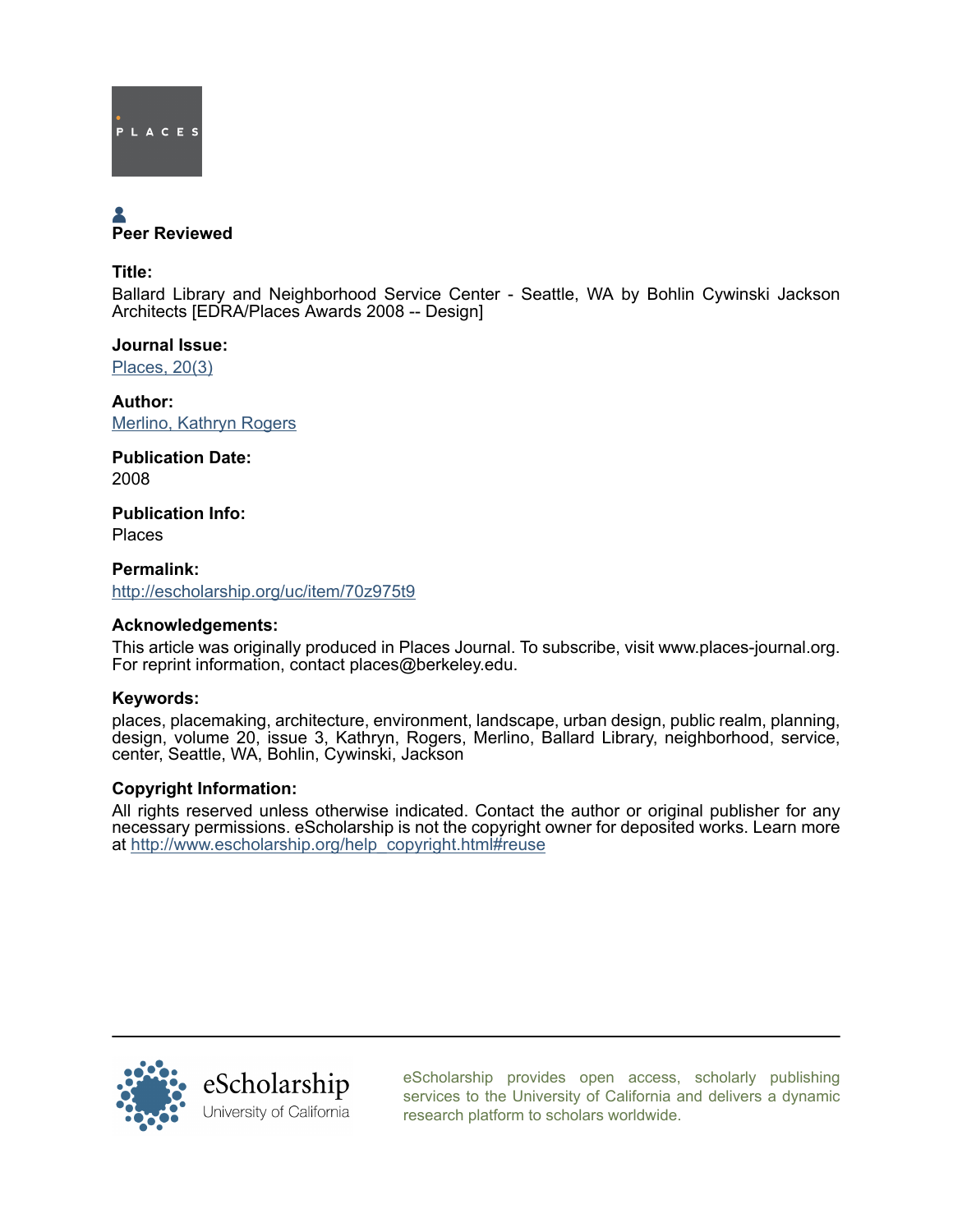# **Ballard Library and Neighborhood Service Center—Seattle, WA**

**Bohlin Cywinski Jackson Architects**



Seattle residents love their libraries. On November 3, 1998, they overwhelmingly approved a "Libraries for All" bond measure that raised \$196.4 million to upgrade their public library system with new facilities, technology, and books. Since then, the money has been used not only to fund a new central library, designed by Rem Koolhaas, but also to build three neighborhood branches, replace six other branch buildings, and renovate the rest.

It was this commitment that allowed replacement of the 1963 Ballard Public Library with this award-winning project. However, in designing the Ballard Branch Library and Neighborhood Service Center, the architects, Bohlin Cywinski Jackson, were also challenged to begin implementation of a new Ballard Municipal Plan. A key aim of

that plan is to create a lively civic district that will include improved museums, parks, public art, and a light-rail station. In that sense, this 18,600-square-foot, \$7.3 million building is already helping to transform the center of this district on the city's northwestern fringe.

Since its opening, in May 2005, the library and service center—now the largest of the city's branch libraries—has been hailed as a success by nearly everyone—and, most important, the community that uses it.<sup>1</sup> The architects attribute this positive response to the variety of residents who were involved in the design from its earliest stages. The community's goal was to assure that the building would be more than a warehouse for books; it would be a place that provided a safe learning environment for people of all ages and cultures. Toward that end, the design focused on fostering a sense of community, starting with children.

"We wanted to create a sense of discovery and a way to draw kids in to the library," says BCJ's managing principal

**Above:** The Ballard Library and Service Center's green roof features a variety of native plants and an array of photovoltaic panels, all of which can be observed from inside by means of a periscope.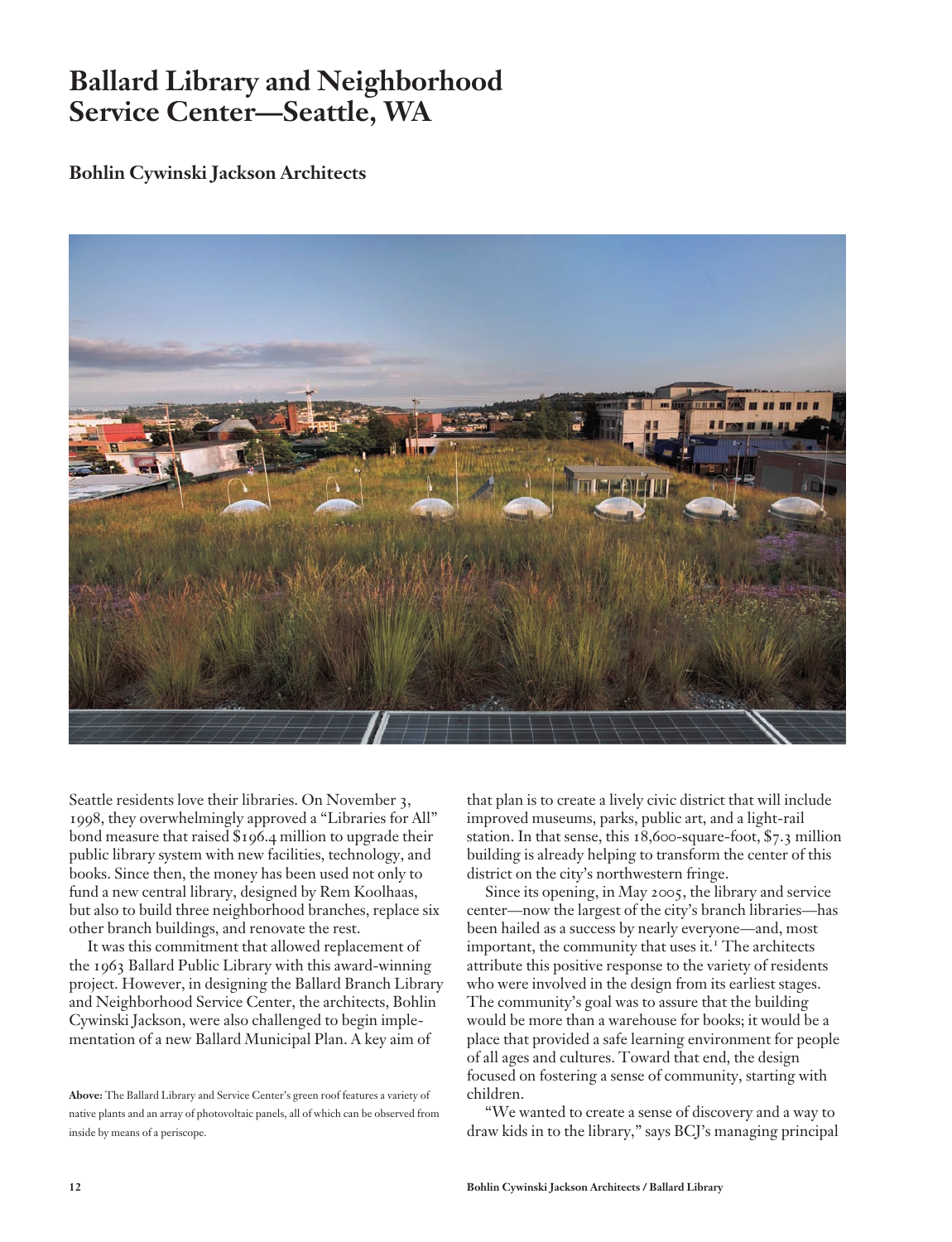

architect, Robert Miller. "If children come, adults come with them, and it creates a strong community."

Another goal was to create a place for people to gather—whether outside, at the built-in furniture of its western plaza, or inside, at its tables and reading rooms. Providing it a green roof, solar-energy systems, and environmentally friendly materials, the designers also hoped it would provide an educational resource in itself—one that could be easily read, like a book, by people of all ages.

#### **A Northwest Sensibility**

In selecting the library and service center for a design award, the jury was aware that it was giving both 2008 design awards to projects in Seattle. However, this concentration would serve as a deliberate "shout-out" to the city, one said, in recognition of its leadership in establishing, and investing in, new forms of urban awareness. But they also praised the building for its inherently beautiful and progressive qualities. Partly, this had to do with their feeling that it was a successful restatement of a Pacific Northwest regional modernism, faithful to an existing architectural language without literally reproducing past forms. Its material choices and simplicity of form recall a variety of time periods, yet the building also manages to fit comfortably in the present.

Low-lying and well-scaled, the building houses both the library  $(15,000)$  square feet) and the service center  $(3,600)$ square feet) under a single sweeping roof. This roof gently curves up at both its north and the south ends, allowing natural light to penetrate deep into the interior. The form

also suggests an upturned boat hull, recalling Ballard's past as a home to fishermen and ship builders. The roof's curved joists and exposed decking further this expression, while its structural steel columns recall the white masts of sailboats on nearby Puget Sound.

Ballard's population has strong Scandinavian roots. Like the sod roofs on vernacular Scandinavian buildings, the roof of the library and service center is planted with species that give it the appearance of a windswept field. Yet only four inches of soil are required for its sustenance, allowing its profile to be surprisingly thin.

Other features of the buildings are also well conceived. For example, the extended overhang to the west, which covers both entrances and provides shelter from the rain, is a comfortable, welcoming place. The entrances themselves are color-coded for clarity: red for the library and blue for the service center. Both are set well back from the street, marked by steel beams that extend from the interior. In effect, this shared space creates an urban plaza. Kids ride by on skateboards; teens lean against the building; and adults and children sit on the steel furniture set in groups along the building's edge. It is a space activated by people studying, playing, eating, or simply passing through.

Inside, beneath the massive upturned roof, the interior of the library space is open and flooded with natural light.

**Above left:** The library is integrated with key public improvements in the Ballard Municipal Plan.

**Above right:** North, south, and east elevations.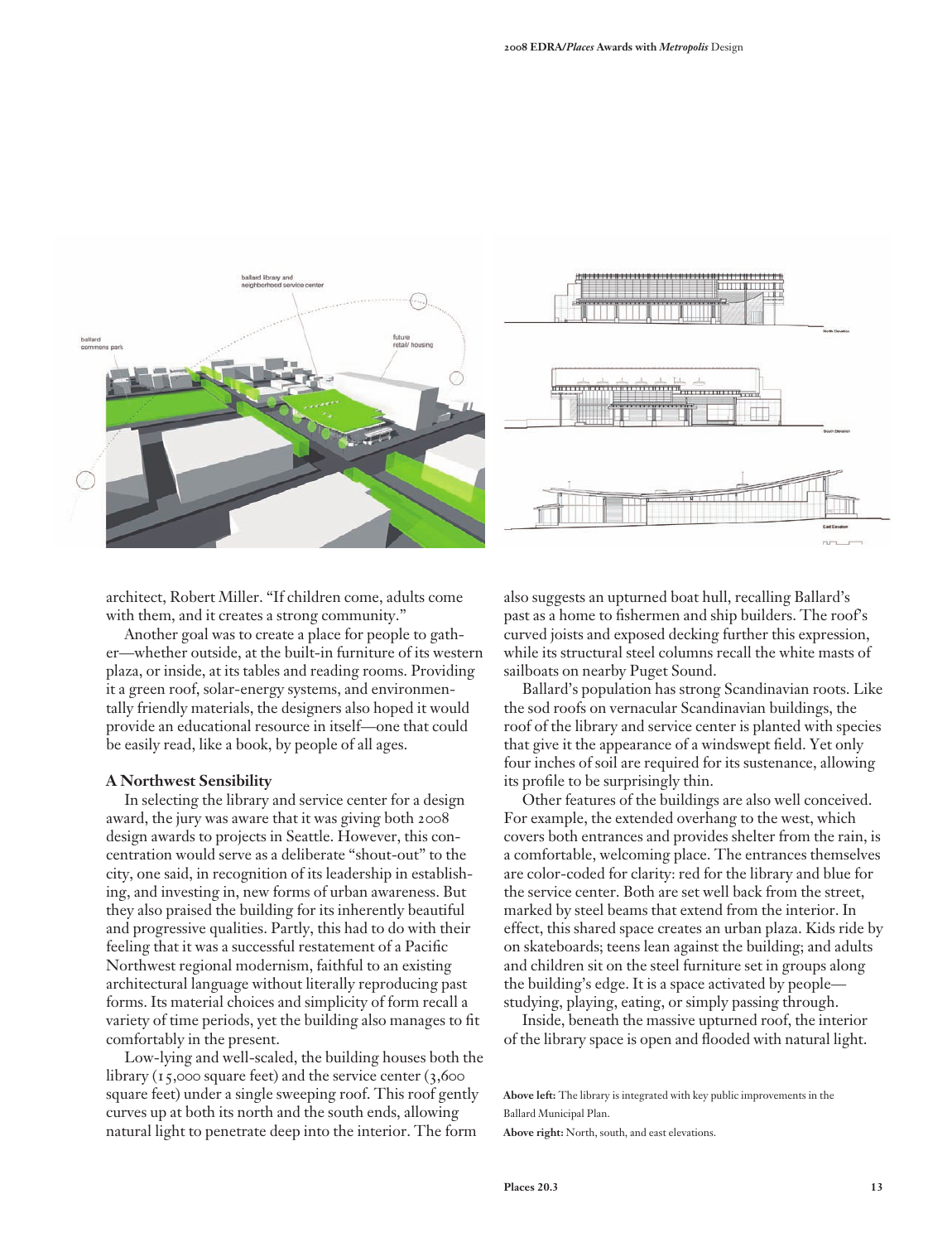

The mast-like columns march lightly through, interspersed with five "boxes" of stained local cedar that house areas for the library staff, restrooms, and storage. The largest and most prominent of these is really a curving form of galvanized panels that wraps a gathering and meeting space for up to 120 people. The room looks out onto a new park diagonally across an intersection from the building, and so connects outdoor public space with indoor public functions.

These forms float in an area that feels simultaneously intimate and spacious. As a library built for community use and activity, it allows a visible connection from the children's corner to the circulation desk. Even the "quiet room," a glazed-in box opposite the entry, designed to be acoustically separate, is visually connected by its placement. This is a library that begs for interaction, not only quiet learning and research.

#### **Sample Juror Comments—Ballard Library and Neighborhood Service Center**

**Fritz Steiner:** The other one that might be worth an award is the library in Seattle. The green roof is fantastic. With all the various green roofs, it is more poetic than most of them.

**Dennis Frenchman:** You visited it and you liked it? **Leanne Rivlin:** I went on a weekday, and it was filled with people.

**Fritz Steiner:** I think we could be giving a shout-out to Seattle here. Say Seattle has made the kind of

commitment to place and to sustainability and to art and culture. If there is another winner from Seattle I think that would be impressive.

**Susan Szenasy:** And also it's nice to have a

building—a public space and a building.

**Dennis Frenchman:** And it's the right scale. It is not the grand city hall. It's the building you wouldn't have suspected.

**Susan Szenasy:** There you go.

**Leanne Rivlin:** I found it a user-friendly place and with qualities I certainly have not identified with libraries before. It's light. It's beautiful. It fits into its context very well. And I just enjoyed being there. My husband did too. We went together. We were brought by students who said you couldn't leave Seattle without visiting it.

**Jane Weinzapfel:** That's fantastic. **Dennis Frenchman:** It struck me as a very simple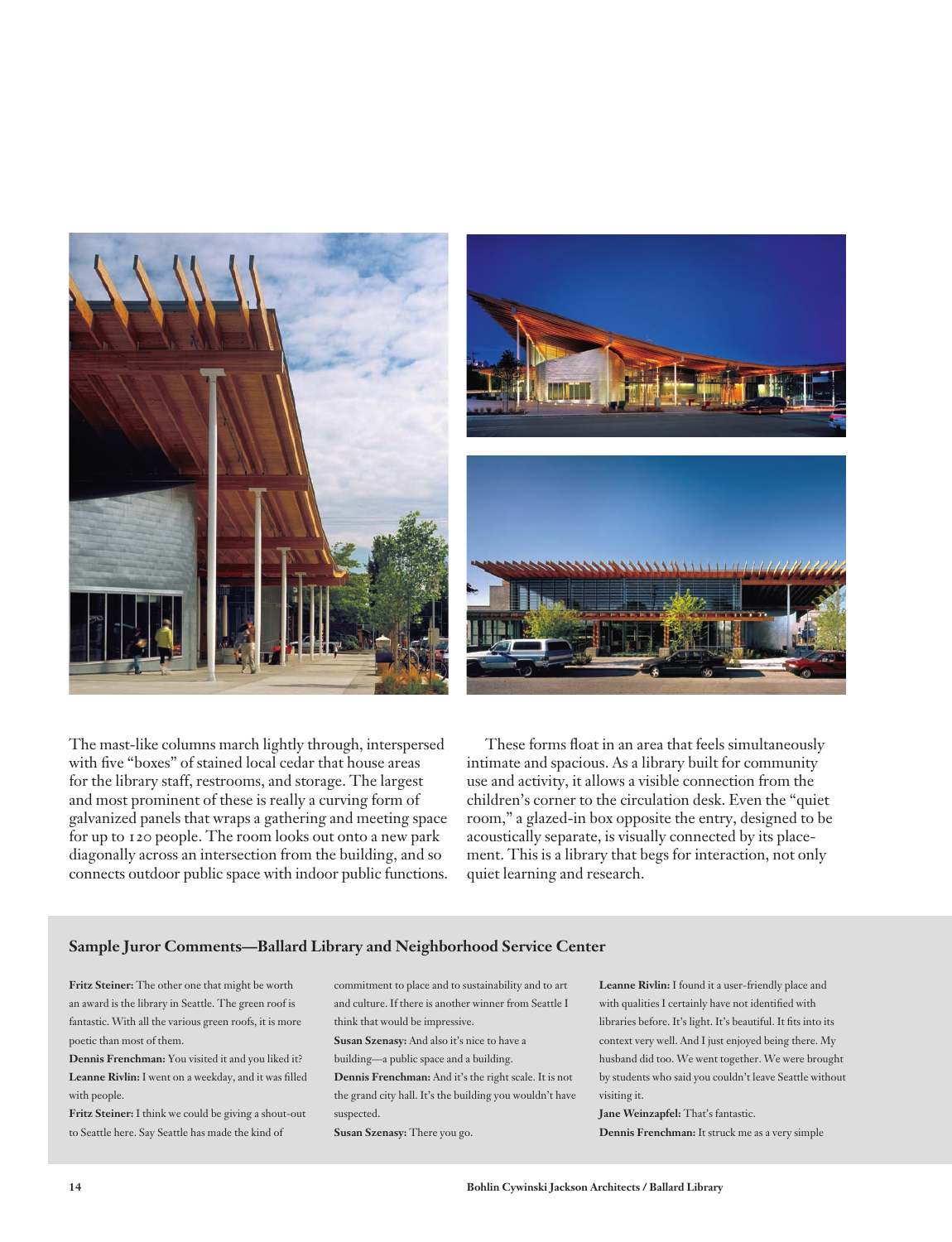

#### **Repository for Learning, Tool for Teaching**

A strong focus of the design from the beginning was sustainability and educational outreach. "We wanted this to be more than just a repository for books," says Miller. "We wanted the public to experience how the building works."

It is, in fact, a building that teaches innovation by example. Portraying themes of wind, water, and earth, it uses cutting-edge technologies to take advantage of energy resources in ways that are visible and publicly intelligible.

In this sense, its green roof is its most dominant feature. Visible from the street, it was planted with more than 18,000 native, drought-tolerant plants. The form of the roof dictated the location of the species: where the water gathered toward the lower section, sedums were planted; toward the upper edge, even more drought-tolerant plants were used. The



**Opposite left:** The front entrance is sheltered by a broad overhang. The upturned roof recalls Ballard's maritime traditions. View from the corner of 22nd Avenue NW and NW 57th Street.

**Opposite right:** View from the west across 22nd Avenue NW (above). View from the north across NW 57th Street (below).

**Above left:** Site plan.

**Above right:** On the interior, the wood-framed roof is supported by slender steel columns, creating an open space filled with natural light.

building. And yet its achievement is enormous. And it creates these different worlds—the one on the top, the one inside, and the one on the street. So to achieve those experiences in such a simple way I think is a lesson. **Susan Szenasy:** It also feels to me—and I haven't been there—but from the pictures, it feels like Aalto's Viipuri Library. It has this beautiful light coming in. **Fritz Steiner:** There's a building tradition in the Northwest with wood and light—because light is so

important there. It is tied to a Puget Sound type of architecture that is a modern, regionalist approach. It is part of that, but is not just mimicking it; it advances it. **Susan Szenasy:** I think that's why we respond to it so well, because of the modern feeling. But it feels like it is *of* a place.

**Dennis Frenchman:** I think the connection between the wood structure and the grass—it's really kind of amazing. Because normally when I think about dirt

and grass on roofs I think of concrete and steel, and you need all this drainage, and it has to be heavy. But to connect those two I think is a wonderful symbol.… And the lightness actually comes through on the edge. How can that support this?

**Jane Weinzapfel:** So it gets lighter and lighter at the edge.

**David Moffat (moderator):** Sometimes it is difficult to demonstrate research in a design project.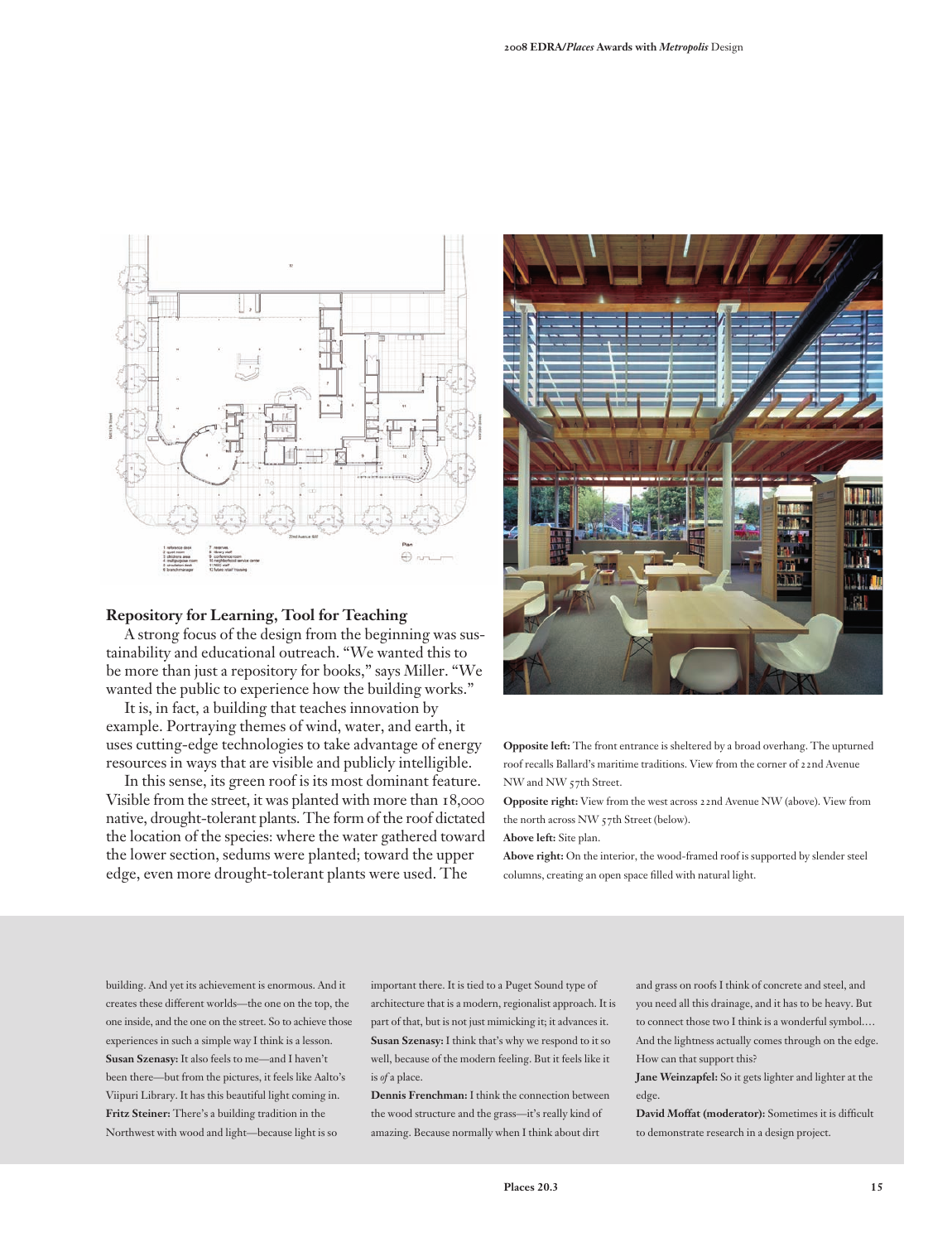

result looks like a field that might have emerged from natural patterns of rainfall. A periscope inside the library allows visitors see the rooftop vegetation close up and feel a connection to this patch of nature in the city—as well as catch views of the Olympic Mountains to the west on a clear day.

Patrons can also learn about the advantages of green roofs by reading posted information. And tours each week by library volunteers teach the advantages of green roofs: how they reduce stormwater runoff and the urban heatisland effect, insulate in both cold and warm climates, produce oxygen, and mitigate other negative effects of impermeable urban surfaces.

"Our climate is perfect for green-roof structures, both civic and residential," says the architect Peter Steinbrueck. A former member of the Seattle City Council, he was an advocate for green roofs while in office. Now that other civic projects in the city utilize green-roof technology, local design professionals and advocates of green-roof technologies hope more will be built.<sup>2</sup>

The periscope also allows library patrons to see the seventeen photovoltaic arrays mounted on the roof to collect energy. Meters, on the windowsills of the children's section below, record the energy collected by each module, providing a live-time readout of the collection of electricity, determined by the sun's position.

Photovoltaic cells were also applied as thin "frits" to areas of the south- and west-facing glass surrounding the Neighborhood Service Center. These produce an amount of energy equivalent to that needed to power a large single-family home. The frit has the additional benefit of screening interior spaces from excessive glare and adjusting overall daylight to an appropriate level. And the energyabsorbing glazing is set low enough so that people may observe it and understand its utility in a climate where solar power is often thought to be impractical.

The effects of microclimate are apparent in other ways, too. Equipment was placed on the roof to measure wind speed, wind direction, sunlight, and rainfall. A computer program interprets this data and responds to changes by triggering patterns of motion on LED panels inside, creating an interactive environment. Along with climate information, this display incorporates sounds gathered by rooftop equipment and a readout of energy production from the building's solar modules.

#### **Sample Juror Comments—Ballard Library and Neighborhood Service Center**

**Susan Szenasy:** I think the roof does. I think the light conditions, the structure—you know, what's right for the region. Studying what's there: where the sun comes from, how do you make the most of it? I think they did a lot of thinking.

**Jane Weinzapfel:** Use of local materials and local sensibilities….

**Leanne Rivlin:** Seattle as a whole has had a real commitment to libraries.

**Jane Weinzapfel:** I think this does well, it commends Seattle in terms of its risk-taking, in terms of its urban adventure, in terms of its place-making, in terms of these satellite libraries, of which we saw several that were terrific.

**Dennis Frenchman:** The research, just to reinforce, is into the place-making and what kind of building is perfect for this place in the city with its grid of green and this pattern of open spaces that they are trying to frame. It also uses photovoltaic film and other really advanced technologies. I like that—sustainable, but it also involves technology.